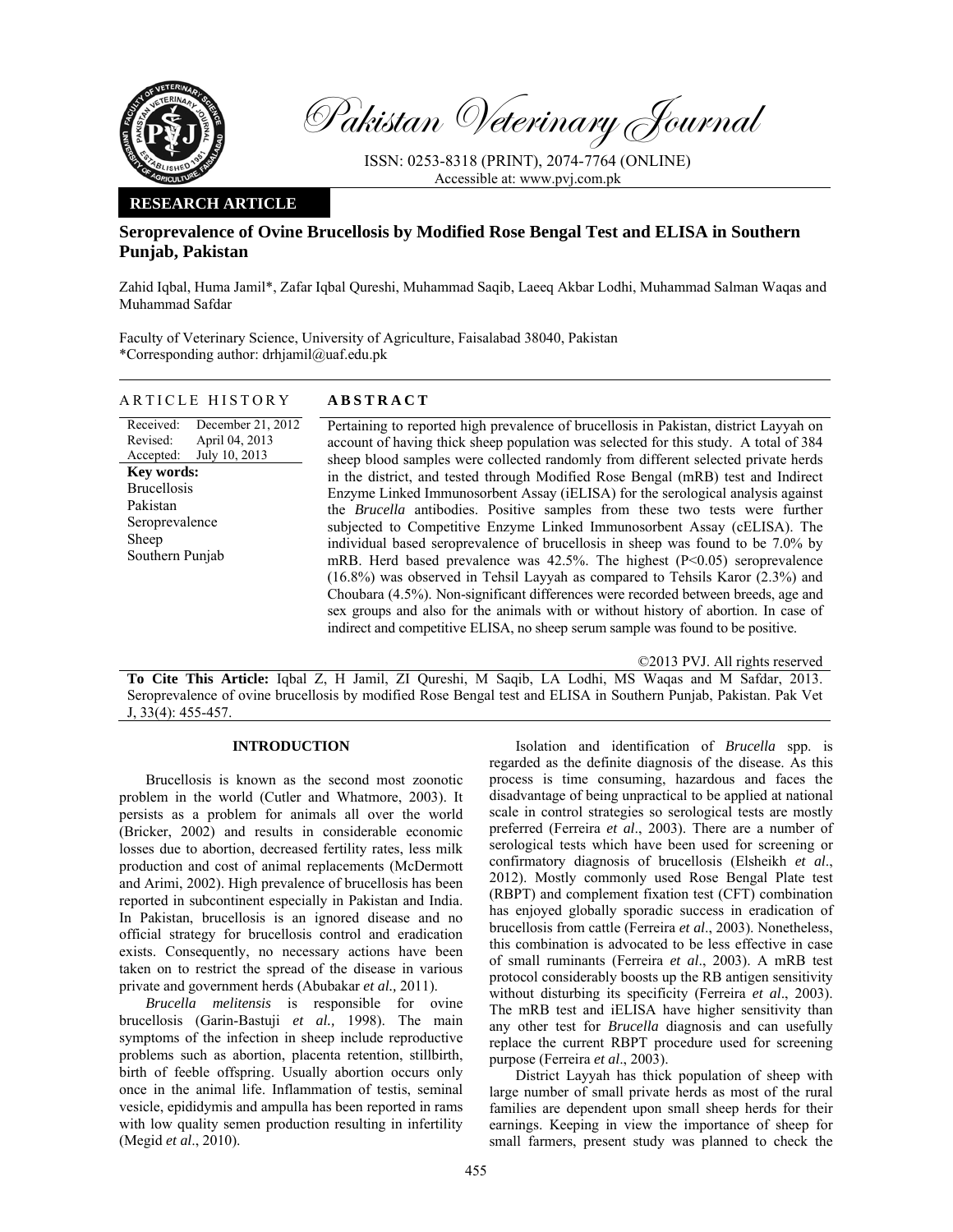seroprevalence of brucellosis in sheep and to suggest the measures to minimize the problem for small holders.

#### **MATERIALS AND METHODS**

The study was carried out in District Layyah, comprising of three tehsils i.e., Layyah, Choubara and Karor Lal Esan, located in Southern Punjab of Pakistan at geographic coordinates of 30°58′ North latitude and 70°56′ East longitude with an altitude of 143 meters. Hot climate with a maximum temperature of 53ºC and low rainfall characterize the district. Choubara Tehsil consists of forests and is nearly barren while the other two tehsils, being near to river Indus, are developed agriculturally. This study was based upon unknown prevalence of brucellosis in sheep in the study area. For calculation of sample size from an unknown size of population, relevant formula used for a 95% confidence interval is given as:

$$
=\frac{1.96^2 P_{\text{exp}(1-P_{\text{exp}})}}{d^2}
$$
 (Thrusfield, 2007)

With 50% expected prevalence and 5% desired absolute precision; we had following number of samples:

$$
n = \frac{1.96^2 \cdot 0.50 \cdot (1 - 0.50)}{0.05^2}
$$

$$
n = 384
$$

R.

Accordingly, a total of 384 blood samples were randomly collected randomly from different private herds, without any previous record of vaccination against *Brucella* species. During blood sampling, information regarding the animals was collected by using a structured questionnaire. Blood samples without anticoagulant were collected and kept overnight in slanting position at room temperature and then centrifuged at 1000 rpm for 5 minutes to allow proper serum separation. Serum was stored at -20ºC till its use for serological analysis.

Two serological tests, i.e., mRB test and iELISA (Svanovir Biotech AB, Uppsala, Sweden) were performed for the analysis of all the serum samples and then positive samples resulted from the two tests were confirmed by cELISA (COMPELISA-Veterinary Laboratories Agency, UK). Both the ELISA was performed according to the instructions of the manufacturer. Control positive and control negative serum samples were procured from Onderstpoor Veterinary Research Institute, Onderstpoor, South Africa.

Antigen of *Brucella abortus* for mRB test was obtained from Veterinary Research Institute, Lahore. The test was performed following the procedure described by Ferreira et al. (2003). iELISA and cELISA were performed by kit method following the manufacturer's instructions (Svanova Biotech AB, Uppsala, Sweden). The data on different variables, obtained from the study, were analyzed statistically using Chi-square test (Steel *et al.,* 1997).

#### **RESULTS**

The overall prevalence of the disease was 7.0% (27/384) by mRB while herd based seroprevalence in the district came out to be 42.5%. The seroprevalence of the disease was much higher (P<0.0001) in Tehsil Layyah as compared to other two tehsils i.e., Karor and Choubara (Table 1). Seroprevalence rate showed no affinity for sex (P<0.05). In case of age, the seroprevalence of brucellosis increased with increasing age as it was 3.3, 8.2 and 8% in 1-2.5 years, 2.5-4 years and 4 years to above age groups with non-significant difference. Regarding the association between seropositivity against *Brucella* with abortion history, 14.2% of the test population with abortion history was found seropositive and this percentage was 6.9 for samples without any history of abortion, anyhow this difference was not significant statistically  $(P\ 0.05)$ . No sheep serum sample was found positive with indirect and competitive ELISA.

| Parameters   |           | Total | Positive | ℅    | Chi-square P-value |                 |
|--------------|-----------|-------|----------|------|--------------------|-----------------|
|              |           |       |          |      | value              |                 |
| Tehsil       | Layyah    | 0     | 17       | 16.8 |                    | 20.6428 0.0001* |
|              | Karor     | 128   | 03       | 2.3  |                    |                 |
|              | Choubara  | 155   | 07       | 4.5  |                    |                 |
| Sex          | Male      | 368   | 26       | 7.1  | 0.0001             | 0.9911          |
|              | Female    | 4     | 01       | 7.1  |                    |                 |
| Age(years)   | $1 - 2.5$ | 90    | 03       | 3.3  | 2.4653             | 0.2915          |
|              | $2.5 - 4$ | 194   | 16       | 8.2  |                    |                 |
|              | 4-above   | 100   | 08       | 8.0  |                    |                 |
| <b>Breed</b> | Kajli     | 137   | П        | 8.0  | 0.3245             | 0.5689          |
|              | Thali     | 247   | 16       | 6.5  |                    |                 |
| Abortion     | Abortive  | 377   | 26       | 6.9  | 0.5740             | 0.4487          |
| History      | Non-      | 07    | 01       | 14.3 |                    |                 |
|              | abortive  |       |          |      |                    |                 |

### **DISCUSSION**

The prevalence of brucellosis is increasing in Pakistan especially in large sized dairy herds. No doubt, different serological tests have been used in various studies to find out the incidence of the disease in the country (Abubakar *et al.,* 2012), but all these studies employed comparatively less reliable tests like SAT and RBPT. The main objective of the present study was to peep into much seroprevalence of brucellosis using diagnostically more reliable iELISA and cELISA (Teshale *et al*., 2006).

The seroprevalence of sheep brucellosis revealed from this study to be much lower than reported by Hamidullah *et al.* (2009), who found 34.8% sheep positive to *Brucella* in Kohat. One possible reason for this lower seroprevalence in the present study could be that the study involved small house hold herds having less number of animals than number of animals at the farms focused in previous study by Hamidullah *et al.* (2009). As, small sized herds are less likely to have at least one seropositive animal than large sized herds and crowdedness in larger herds may positively affect the seropositivity rate (Al-Majali, 2005).

The study results were comparable to Negash *et al*. (2012) who reported the prevalence of brucellosis in ovine to be 8.7% in Ethiopia. The current prevalence rate is also higher when compared to  $(1.2%)$  seroprevalence of brucellosis using RBPT reported by Ferede *et al.* (2011) and 4.2% using CFT reported by Ashagrie *et al.* (2011) in Africa. This could be due to geographical difference and management practices as raising of multiple species is practiced in African territories which is a predisposing factor for brucellosis (Ferede *et al.,* 2011).

In the present study seroprevalence of brucellosis varied with area. Similar type of results were observed by